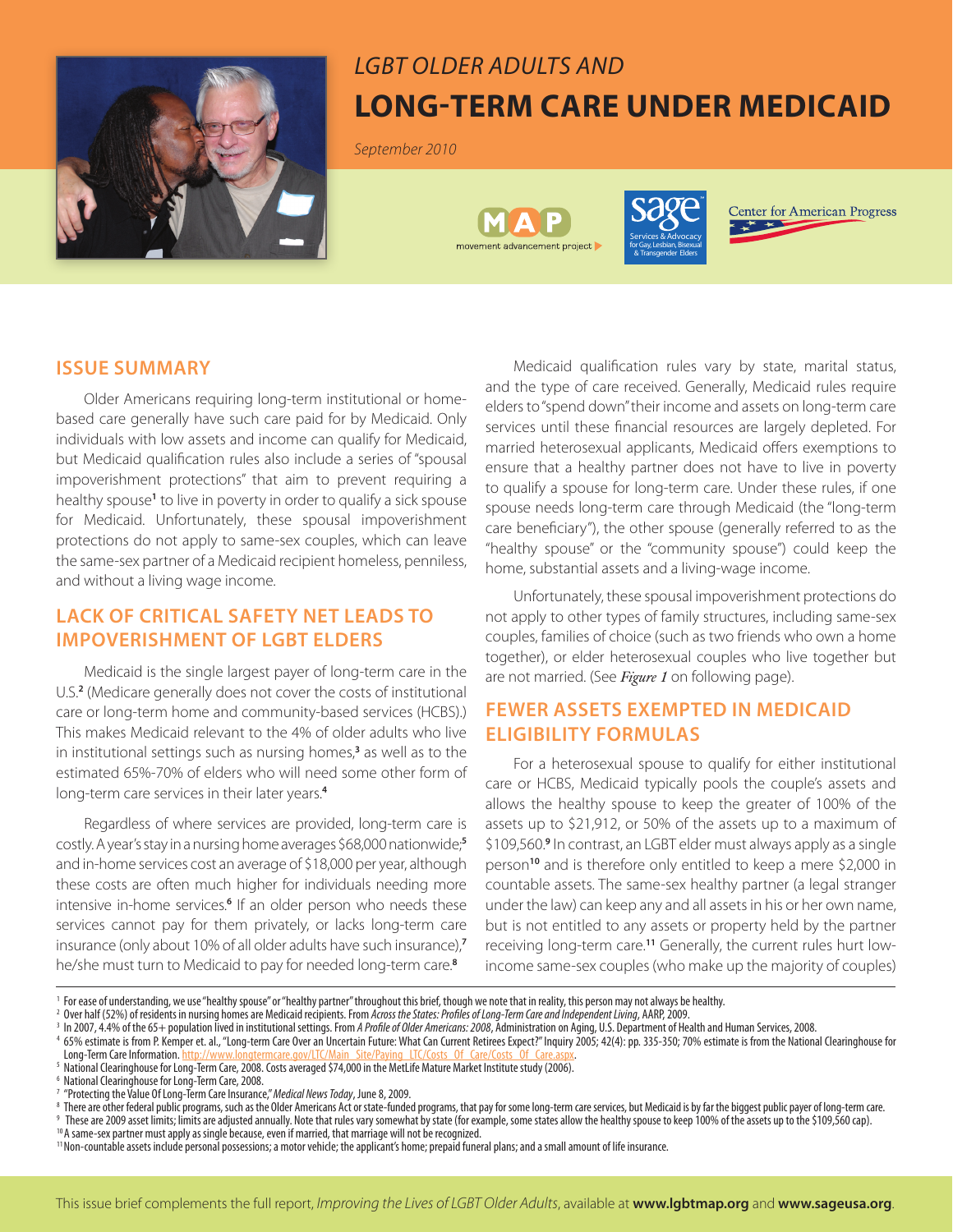#### **Figure 1: Medicaid Rules Create Shocking Disparities**

| <b>Assets</b>                                                                | Home                                    | Income                                                                             |
|------------------------------------------------------------------------------|-----------------------------------------|------------------------------------------------------------------------------------|
| Half or more of<br>spouse's assets<br>up to \$109,560<br><b>Heterosexual</b> | Always, till death<br>of healthy spouse | 100% of spouse's<br>income up<br>to \$1,750/mo<br>income cap for<br>healthy spouse |
| \$0 of partner's<br>assets                                                   | Often loses home                        | \$0 of partner's<br>income                                                         |
| Same-sex                                                                     |                                         |                                                                                    |

#### **What can the healthy partner keep?\***

while protecting a wealthy minority of same-sex couples—the exact opposite of the law's purpose.

For example, consider Joe, who must enter an institution and has \$50,000 in individual assets. If Joe is heterosexual and his wife Sally has \$10,000 in individual assets, Sally is entitled to keep between \$30,000 and \$60,000 of their combined assets, depending on the state in which she lives.**<sup>12</sup>** If Joe is gay, and his partner George has \$10,000 in individual assets, George can only keep his own \$10,000. George is \$20,000-\$50,000 worse off than Sally, simply because he is gay. Conversely, if George were wealthy in this example, he could keep all of his assets, whereas Sally could not keep more than the asset limit of \$109,560.**<sup>13</sup>**

In regards to non-liquid assets, a heterosexual healthy spouse can keep the couple's home (without equity limit), household goods, an automobile and burial funds until his or her own death. In contrast, a same-sex healthy partner risks losing any or all of these assets unless the assets have been in the sole name of the healthy partner for at least five years. If the home is in the name of the long-term care beneficiary, the healthy partner risks losing the home immediately and will certainly lose it upon the death of the partner in long-term care. Even if the home is jointly owned, the healthy partner risks losing the home, and Medicaid will almost certainly place a lien on the home, creating problems if the longterm care beneficiary dies or the healthy partner wants to move. Furthermore, a same-sex couple cannot protect the healthy partner by transferring assets or property to the healthy partner. Medicaid will "look back" for five years for any asset transfers, and, if it finds any, will evoke a "penalty period," which in effect will cost the applicant a sum equivalent to that of the asset transfer.**<sup>14</sup>**

See *Figure 2* for an example of how current Medicaid spenddown rules can impoverish same-sex couples and leave them homeless.

## **LESS INCOME EXEMPTED IN MEDICAID ELIGIBILITY FORMULAS**

To assess an individual's eligibility for care, Medicaid only considers the income of the long-term care beneficiary (the healthy spouse can keep all of his or her individual income). For an unmarried institutionalized individual, on average, all but about \$60 per month must go toward nursing home expenses.**<sup>15</sup>** However, since HCBS recipients must cover their own living expenses, most states allow unmarried HCBS recipients to keep, at a minimum, the Supplemental Security Income (SSI) rate of \$674 per month, and many allow higher incomes.**<sup>16</sup>**

For married couples, the rules are more generous than for single elders. Medicaid law generally allows a married person to keep some personal income as described above, and to share some or all of his or her remaining income with the healthy spouse. This income sharing is capped at the maximum spousal allowance set by Medicaid, generally \$1,750 per month.**<sup>17</sup>**

Therefore, a single HCBS recipient might only be allowed an income of \$674 per month, while a couple in the same state might be able to keep \$2,424 per month in joint income (\$674 for the Medicaid recipient and \$1,750 for the healthy spouse). This profoundly disadvantages single elders because, while the cost of living for a couple averages only 35% higher than the cost of living for an individual,**<sup>18</sup>** Medicaid might allow a heterosexual couple to keep more than three-and-a-half times as much income.

Medicaid treats same-sex couples the same way as single elders. While heterosexual couples can use the income of the longterm care beneficiary to supplement the income of the healthy spouse, same-sex couples have no such option. So if George, who is heterosexual, earns \$2,000 in monthly income and is married to Maria, who earns \$750 in monthly income, Maria can use George's income to supplement her own, leaving Maria at the maximum spousal allowance of \$1,750 (her \$750 in income plus \$1,000 from George). However, if Christine, who is a lesbian, earns \$2,000 in income and is partnered with June, who earns \$750 in income, June would only be left with her own \$750 in income, leaving her well below the poverty line (see *Figure 3*). Once again, this differential treatment only negatively impacts the poorest LGBT elders.**<sup>19</sup>**

<sup>&</sup>lt;sup>12</sup> Some states would allow Sally to keep half of the joint assets while others would allow her to keep 100% of the assets up to the legal maximum, or \$109,560.

<sup>&</sup>lt;sup>13</sup> For example, if George had \$250,000 in individual assets, as a legal stranger to Joe, he would not be required to spend down any of these assets in order to qualify Joe for Medicaid.

<sup>&</sup>lt;sup>14</sup> For example, if a person lives in a state where the average monthly cost of care has been determined to be \$5,000, and that person gives away property worth \$100,000 during the look-back period, he or she will be ineligible for benefits for 20 months (\$100,000  $\div$  \$5,000 = 20).

<sup>&</sup>lt;sup>15</sup>The income limit (Known as the personal maintenance allowance) varies by state and type of care.

<sup>&</sup>lt;sup>16</sup>The income limit and methodology for setting it varies by state and is generally based on some multiple of the federal Supplemental Security Income (SSI) rate or federal poverty level.

<sup>&</sup>lt;sup>17</sup> Spousal allowance limits also vary by state. For institutional care, \$1,750 is the most typical limit for 2009, though the allowance may be as high as \$2,739 per month. For HCBS, the spousal limit generally falls between the SSI rate of \$674 per month and the more typical limit of \$1,750.

<sup>&</sup>lt;sup>18</sup> MAP analysis based on the difference of the Federal Poverty Line in 2009 for an individual vs. a two-<br>person household, as found at http://aspe.hhs.gov/poverty/09poverty.shtml.

<sup>&</sup>lt;sup>19</sup> Wealthier couples or healthy spouses, whether LGBT or heterosexual, have sufficient income that they would not require (or be eligible for) the spousal income supplement.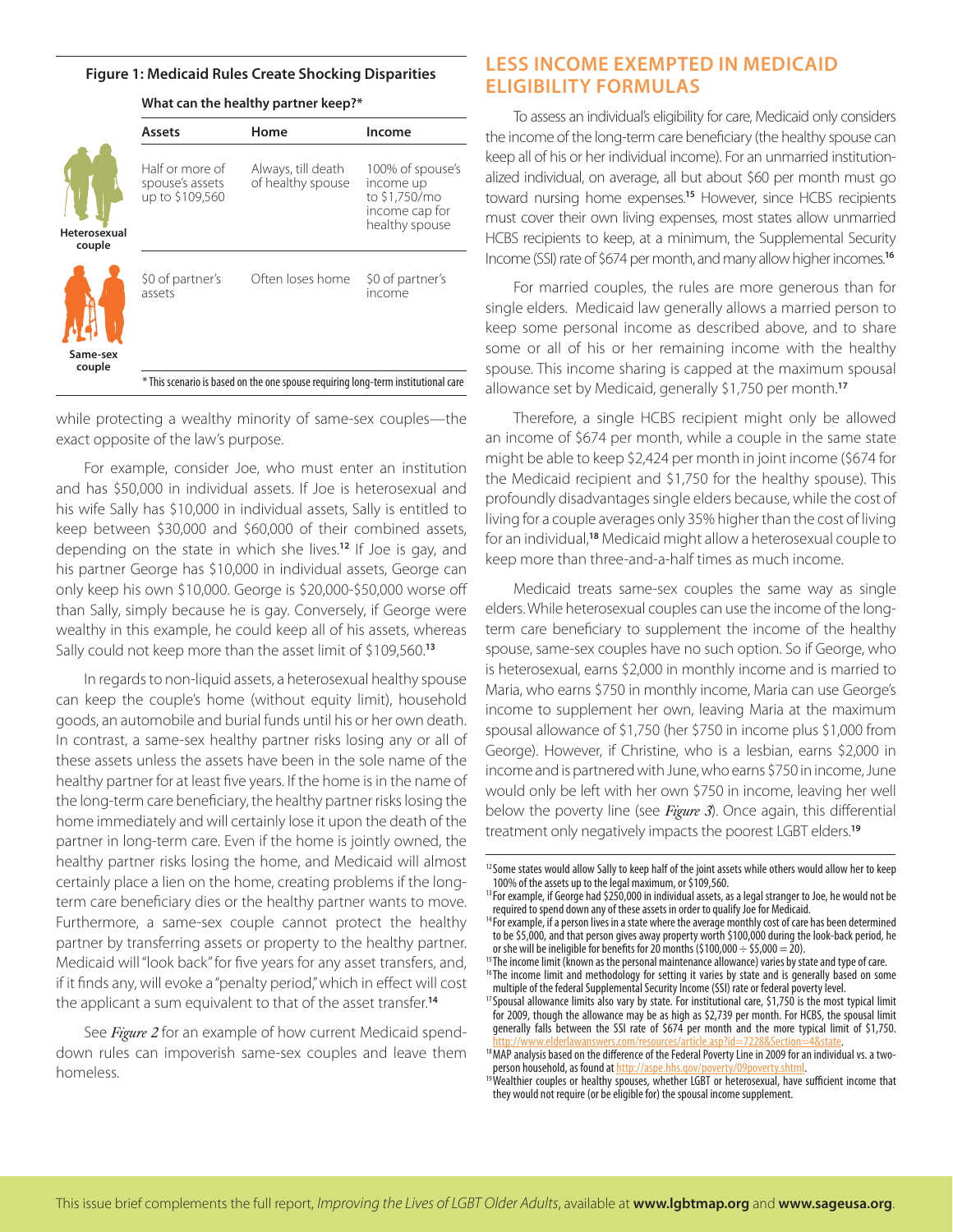|                                                         | <b>Initial Assets</b>                                                          | <b>Medicaid</b><br>Spend-down                                                                                                                                                                                          | <b>Final Assets</b>                                       |                        |
|---------------------------------------------------------|--------------------------------------------------------------------------------|------------------------------------------------------------------------------------------------------------------------------------------------------------------------------------------------------------------------|-----------------------------------------------------------|------------------------|
| George (I/t care recipient)<br>Maria (healthy spouse)   | • \$25,000 in joint<br>savings<br>• Home worth \$90,000                        | • Maria can keep<br>100% of first \$21,912<br>• Maria can keep<br>home                                                                                                                                                 | Maria keeps:<br>· \$21,912 in savings<br>• \$90,000 home  | <b>S22K</b><br>savings |
| Christine (I/t care recipient)<br>June (healthy spouse) | • \$25,000 in joint<br>savings<br>• Home worth \$90,000<br>in Christine's name | • Medicaid requires<br>spend-down of half<br>of the joint savings<br>• When Christine<br>dies two years later,<br>Medicaid sues June,<br>who has inherited<br>the home, for back<br>costs, forcing sale of<br>the home | · June keeps \$12,500<br>in savings<br>• June is homeless | \$12.5K<br>savings     |

#### **Figure 2: How Medicaid Asset Spend-Down Rules Can Impoverish Same-Sex Couples**

**Figure 3: How Medicaid Income Rules Can Impoverish Same-Sex Couples**